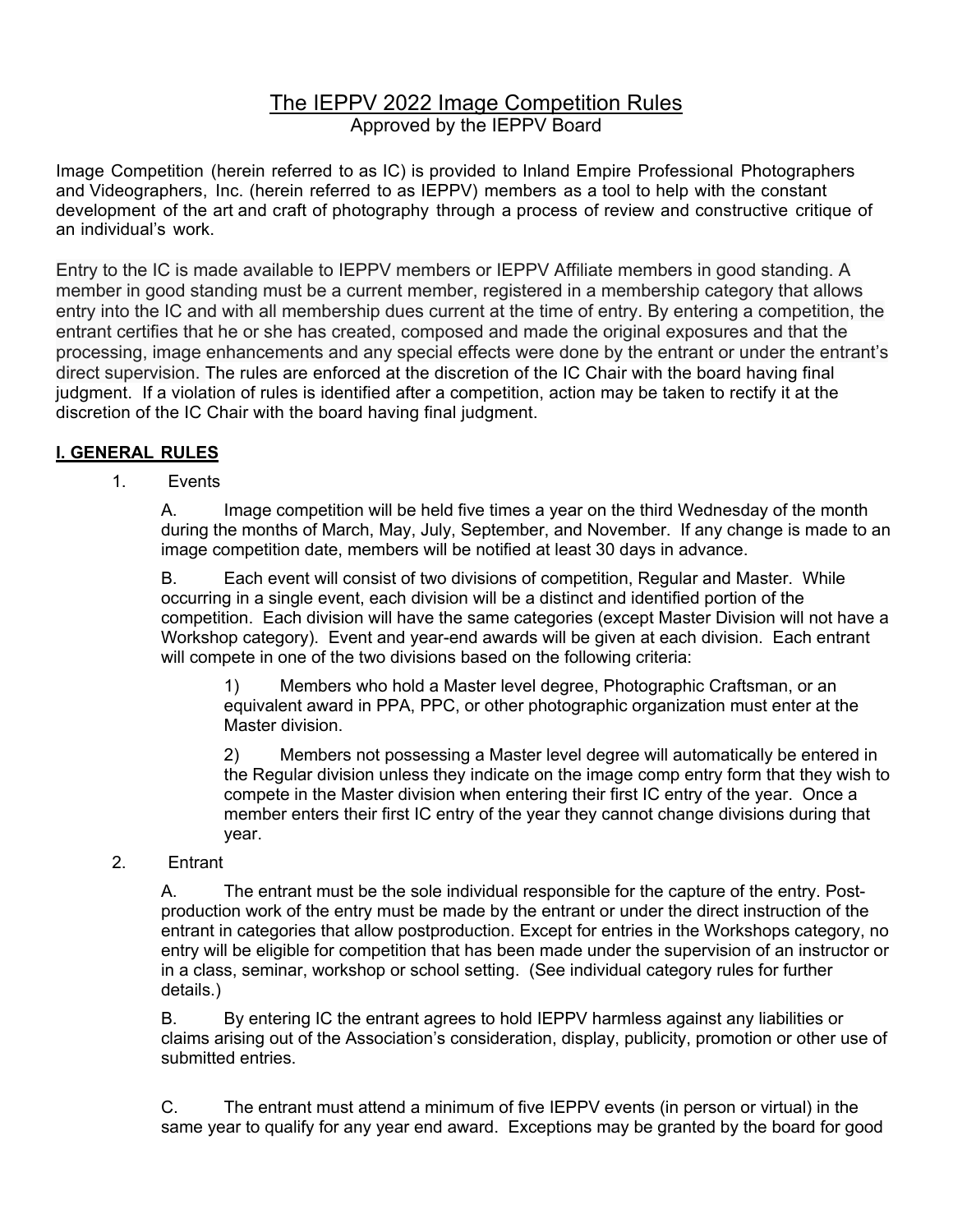reason at their discretion.

3. Entries

A. The cutoff of submission of entries will be 6:00 am on the Monday prior to the competition. Entries are not considered for judging until all of the aforementioned entrant requirements are met. Full payment is due at or prior to image submission.

B. At the time of their first entry of the year the entrant shall indicate the division (Regular or Master) they are competing in for the year. If it is determined an entrant meets the requirements of the Master division (Paragraph I.1.B.1) and has competed in the Regular division their images may be disqualified.

C. Each entrant may enter a total of four digital entries in each competition up to twenty entries over the course of the calendar year. A \$15.00 fee per entry shall apply, or any IEPPV approved payment plan. The board reserves the right to modify the number of entries, for the entire membership, for good reasons at their discretion. In no manner shall the name, logo or markings of the entrant be visible on an entry at any time during the judging process. No one shall at any time during the event, allow for any reference or indication to the judges that an entry under judging is that of the entrant. Any indication of an entrant's identity prior to or during the event may be grounds for disqualification and expulsion of all digital entries by that entrant and/or offender from that month's event.

D. Entries will be judged in accordance with the PPA "12 Elements of a Merit Image" (Exhibit A)

E. Image submission opens three weeks prior to the competition. Image submission closes precisely at 6:00 am the Monday prior to the competition.

F. No two entries in the same month's event by the same entrant may depict the same exact subject, person, object or scene. Similar objects or scenes are acceptable.

G. Image Specifications:

- 1) Files must be sized so the longest dimension is 4,000 pixels.
- 2) Resolution of 200 pixels per inch.

3) Each file must contain an embedded color profile of either sRGB or Adobe RGB 1998.

4) Save each file at JPEG quality setting 10 (Photoshop) 80 (Lightroom) or equivalent.

5) The total file size should not exceed 3.5 MB. Larger files will be accepted when necessary so long as they meet the other requirements of this section (Image Specifications).

H. IEPPV cannot be responsible for the outcome of the judging score or process due to images entered at lower resolution or quality level.

I. Images that have merited at IEPPV in the master division, or state, regional, national, or international competitions are not eligible. Images that have merited at IEPPV in the regular division, or PPA local affiliates may enter in the IEPPV master division. An image that merits at any of the aforementioned competitions after the image was submitted to an IEPPV competition is eligible for that IEPPV competition. Images from local PPA affiliate members are eligible for submission at the applicable division (Paragraph I.1.B.1) with the following additional guidelines:

1) If entering non-merited images either division may be chosen by the entrant.

2) If entering any images that have merited at any local PPA affiliate, the entrant shall enter in the Master division.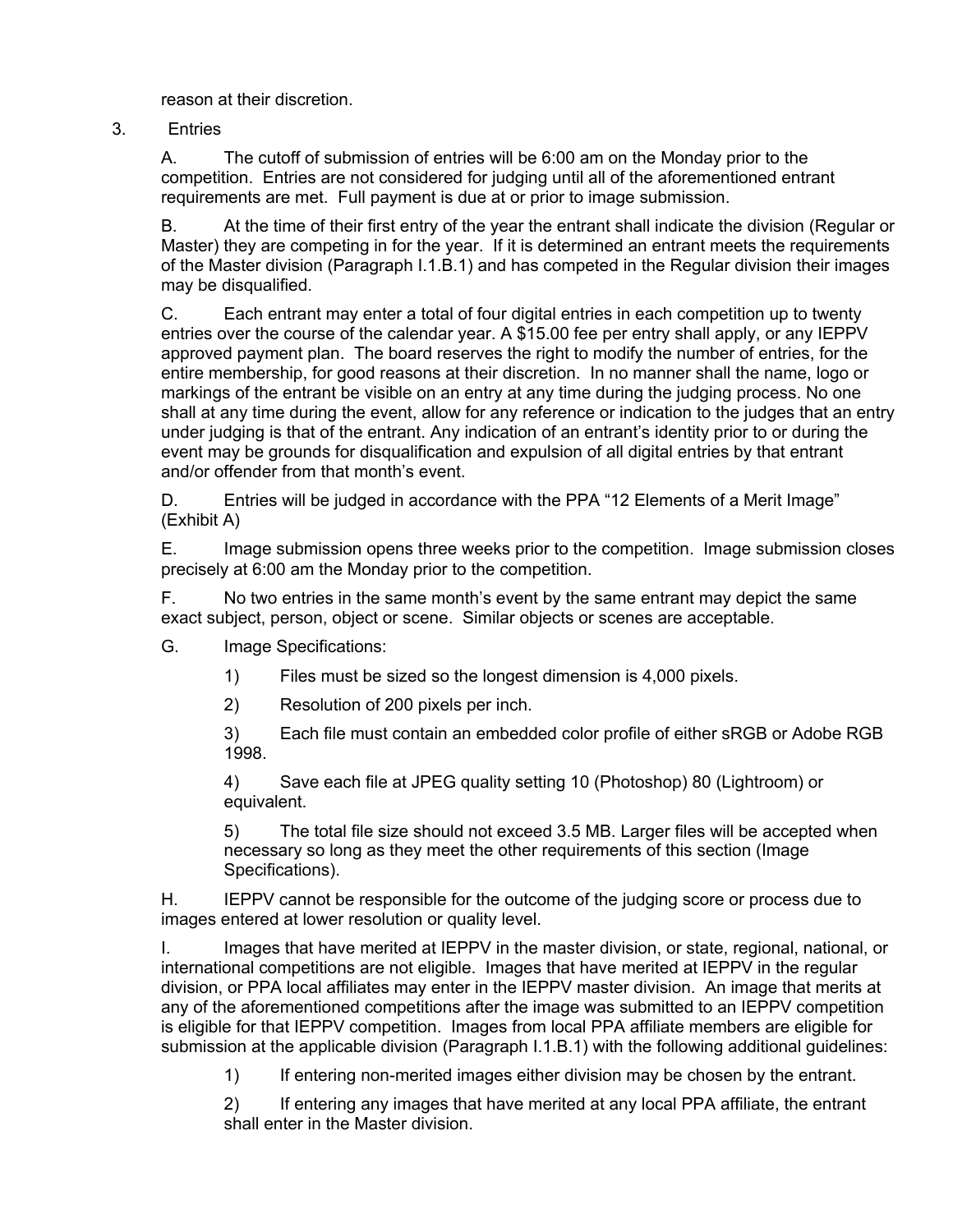# J. Re-Entries

1) To gain the greatest benefit of judges' constructive criticism as well as to encourage IEPPV members' participation in state, regional, national and international competitions, entrants are encouraged to make judges' recommended improvements and re-submit entries in subsequent IEPPV competition(s) when the image does not achieve a score of 80 or above. Reentry of an unchanged image is prohibited. All reentries will add " Reentry" to the end of the title.

2) Reentered images will be judged and scored as an image distinct from the original entry and both scores will be retained in their related competition.

K. Model Releases, Copyrights, and Trademarks

1) Entrant acknowledges that the submitted image(s) is an original work created solely by the entrant, that the image does not infringe on the copyrights, trademarks, moral rights, rights of privacy/publicity or intellectual property rights of any person or entity, and that no other party has any right, title, claim or interest in the image. Images that violate or infringe upon another person's copyrights, trademarks, moral rights, rights of privacy/publicity or intellectual property rights of any person or entity or any other applicable law(s), will be subject to disqualification.

L. Entrants Rights

1) The entrant retains all rights to any image submitted, including ownership, if applicable. By submitting any image(s) for entry, you grant IEPPV a nonexclusive right, in perpetuity, to archive and use your image(s) and name in any and all IEPPV promotions, publications, slide shows, audio visual presentations and any other format that may arise for IEPPV marketing.

# **II. JUDGING**

#### **1. Judging**

A. The IC will be governed by these rules as set forth and posted on the http://www.ieppv.com website.

B. Judges will adhere to the PPA "12 Elements of a Merit Image" (Exhibit A)

C. The Regular division will be judged to encourage educational growth of the maker. Regular division comments should be educational and encouragement focused.

D. The Master division will be judged in accordance with state level competition with the intent the maker will advance their images to state or international competitions. The same scoring system will be used for both divisions.

E. Judging panels will consist of no less than three judges. Judges will be chosen by the IC Chair for their ability to best represent IEPPV's image competition rules, and its membership towards image competition as a benefit for growth and the betterment of the member's imagery. Other criteria for choosing a judge may include but not be limited to:

1) PPA Master Photographers, PPA Photographic Craftsman, PPA Certified Professional Photographer, PPC judging academy certificate holder, IEPPV Qualified Judge

F. IEPPV board members or the IC Chair may approve other recognized individuals as judges on a case-by-case basis.

G. Each judge shall have the right to challenge, per PPA challenge procedures (Exhibit B). Only the adjusted score will be tabulated for any awards/ribbons.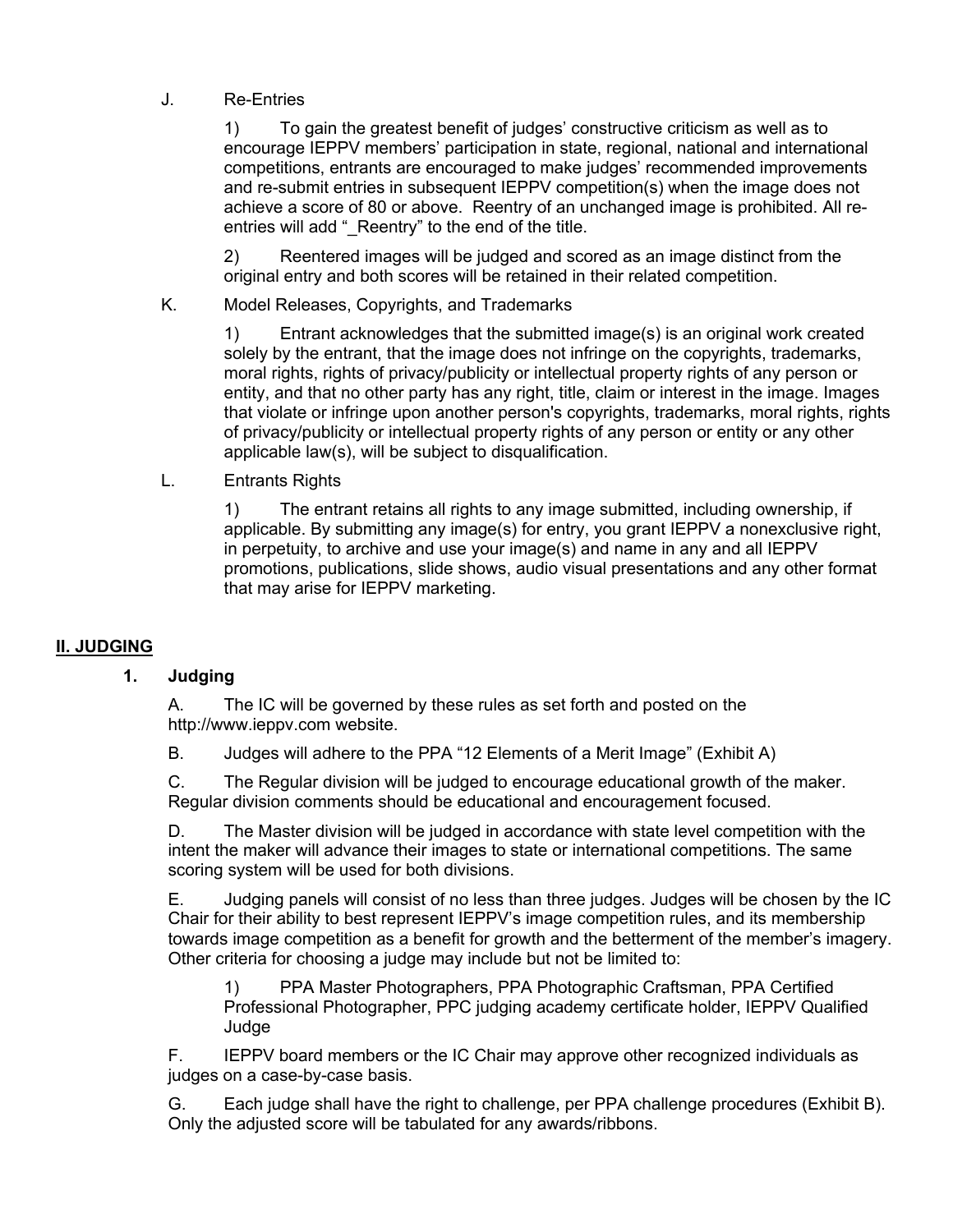## H. Image Competition Moderator

1) The IC Chair shall appoint the Image Competition Moderator.

2) The Image Competition Moderator shall be a non-sitting judge and shall be present during the event.

3) Should there be an instance of wide discrepancy in score or less than acceptable knowledge of an image in the judging panel's area of expertise, the Image Competition Moderator may challenge the scores of the judges and state his or her case and ask for a re-score of the image.

#### **2. Scoring**

A. Judging will adhere to the standard set forth by PPA utilizing the 12 Elements of a Merit Image (Exhibit A) and shall be scored utilizing the PPA point system from 65 to 100 as follows

| Exceptional                       | 100-95 |
|-----------------------------------|--------|
| Superior                          | 94-90  |
| <b>Excellent</b>                  | 89-85  |
| Deserving of a Merit              | 84-80  |
| Above Average                     | 79-75  |
| Average                           | 74-70  |
| <b>Below Exhibition Standards</b> | 69-65  |

B. All images receiving initial scores of 78 or 79 are automatically eligible for review. Upon review, a majority vote is required to change the score. If the image becomes a merit, a final score of 80 is the official score for that competition.

C. Scores will be recorded by the PrintCmpetition.com application. The IC will also be digitally recorded.

D. An entrant may bring to the attention of the IC Chair all suspected discrepancies in scoring of any entry at any time prior to the Best of Show judging period by contacting the IC Chair via text message. The Image Competition Moderator will allow a two-minute period before the start of the Best of Show judging for all entrants to make such a request. In case of dispute, the decision of the IC Chair will be final.

E. Should a system failure or a problem arise during the judging process, the image will be brought up at the end of the regular judging period for re-judging and the original score will be voided.

F. Official scores for all entries will be posted on the www.ieppv.com website in a timely manner.

#### **III. CATEGORIES**

#### **1. The following rules apply to all of the entry categories:**

**A.** Each category in the IC is governed by its own class rules in regard to the basic content of the entry and entrant(s) as per each classification description only. All additional areas of the IC are governed by the general rules of the event.

**B.** You may enter up to four entries in any competition.

**C.** Prior to the start of any image competition, any entry deemed not to be in its most appropriate category by the IC Chair may be moved into its most appropriate category or disqualified.

**D.** Entrant should be aware that the IC Committee may request the original file(s) and if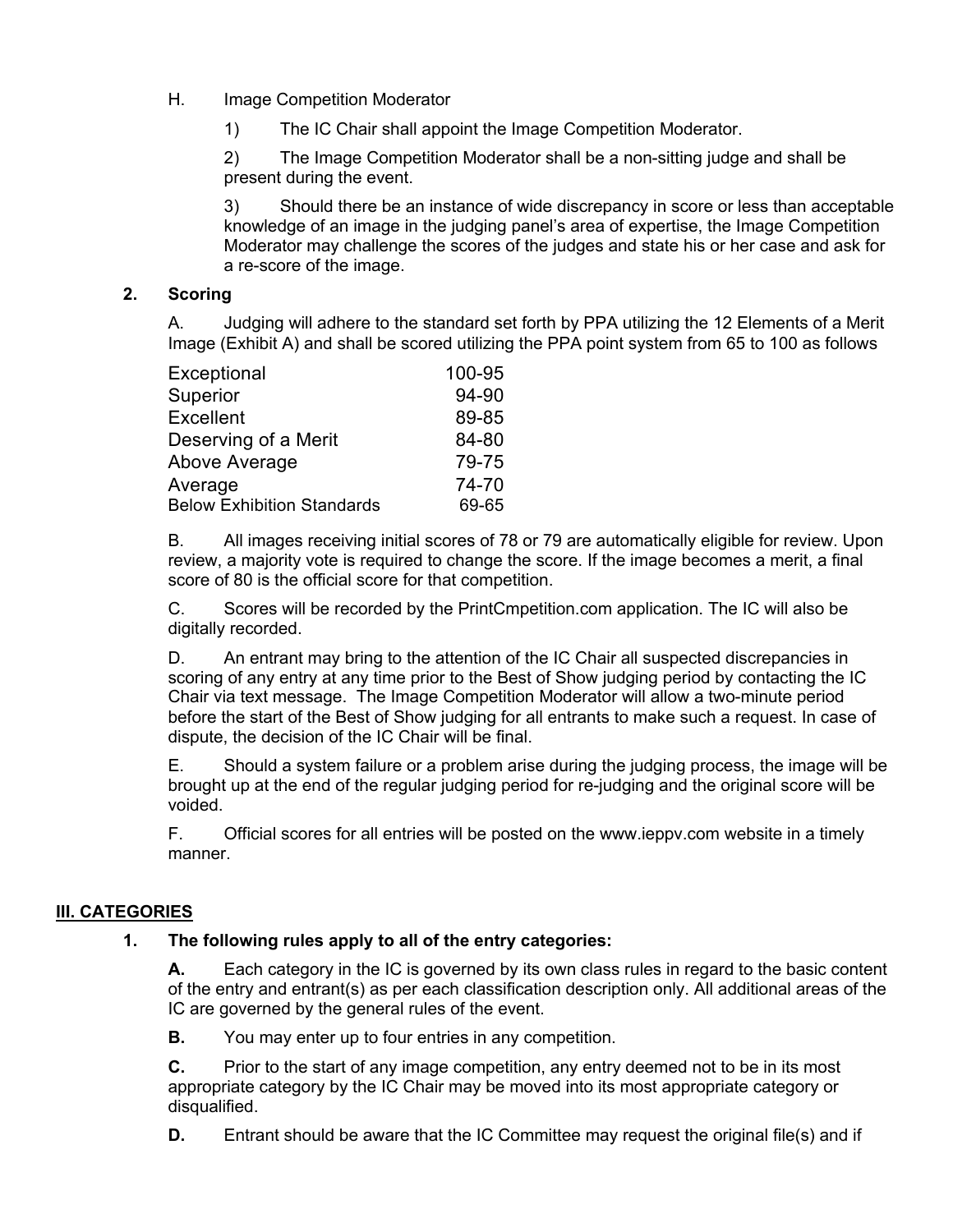applicable copyright information for images included within the entry prior to any year-end awards.

**E.** Entrant that qualifies in a particular standard category shall be awarded the title IEPPV Photographer of the Year for that category (except for the Workshop category).

**F.** Scores of all merited images are tabulated for year-end Photographer of the Year totals (except for the Workshop category).

**G.** Except for the Workshop category, images created in or adjacent to settings in a workshop or contain image components that were created in or adjacent to settings in a workshop are ineligible for entry in the standard competition categories with the exception as used as a minor element in the Photographic Artist category. A workshop is defined as an eventthat includes instruction. Meet-ups do not fall under this restriction. Meet-ups are defined as any event, sponsored by IEPPV or not, which involves a group of photographers meeting to photograph an event or location, and there is no instructor nor IEPPV provided photographic related resources.

**H.** A workshop's instructor(s) images are allowed entry into any appropriate category and are not subject to the restrictions of the workshop category listed below.

#### **2. WORKSHOP CATEGORY**

**A.** IEPPV wants to encourage participation in classes, seminars, workshops, schools and other educational environments. Likewise, IEPPV wants to encourage IC participation by those who do so.

**B.** The Workshop Category is reserved for images created in or adjacent to settings in which there is a direct relationship between the instructor and the entrant leading to the capture of the image presented for judging.

**C.** Any photographer who "tags" along with a workshop, whether participating or not, all work produced will be considered part of the workshop. Attendance at a workshop is considered attending a workshop; images cannot be entered or used in creating images in the standard competition categories with the exception as used as a minor element in the Photographic Artist category.

**D.** Entries in the Workshop category are not eligible for Best of Show or year-end awards.

3. **STANDARD CATEGORIES** (Scores are tabulated towards Photographer of the Year totals)

#### **A. Commercial or MasterCommercial**

1) Commercial photography involves taking pictures for commercial use where the images are used to promote or sell a product or service. Commercial photography uses include advertising, merchandising, product placement or packaging, leaflets, menus, brochures, and websites.

2) This category is meant to stay in the spirit of a commercial photographer working with actual clients and art directors within the confines and limitations found therein.

3) A tear sheet, screen capture of the legitimate website from the image, or statement of purpose is requested, but not required. If there is a tear sheet of the image please upload with your image entry.

Lack of a tear sheet or image capture could undermine your score, but is not mandatory. Make sure your name is not visible on the image or the tear sheet. If entrant chooses to not submit a tear sheet, proof of actual client work may be required by the IC Chair to qualify the image as a valid entry.

**Tear Sheet Defined:** A tear sheet is a page cut or torn from a publication to prove to the client that the advertisement was published.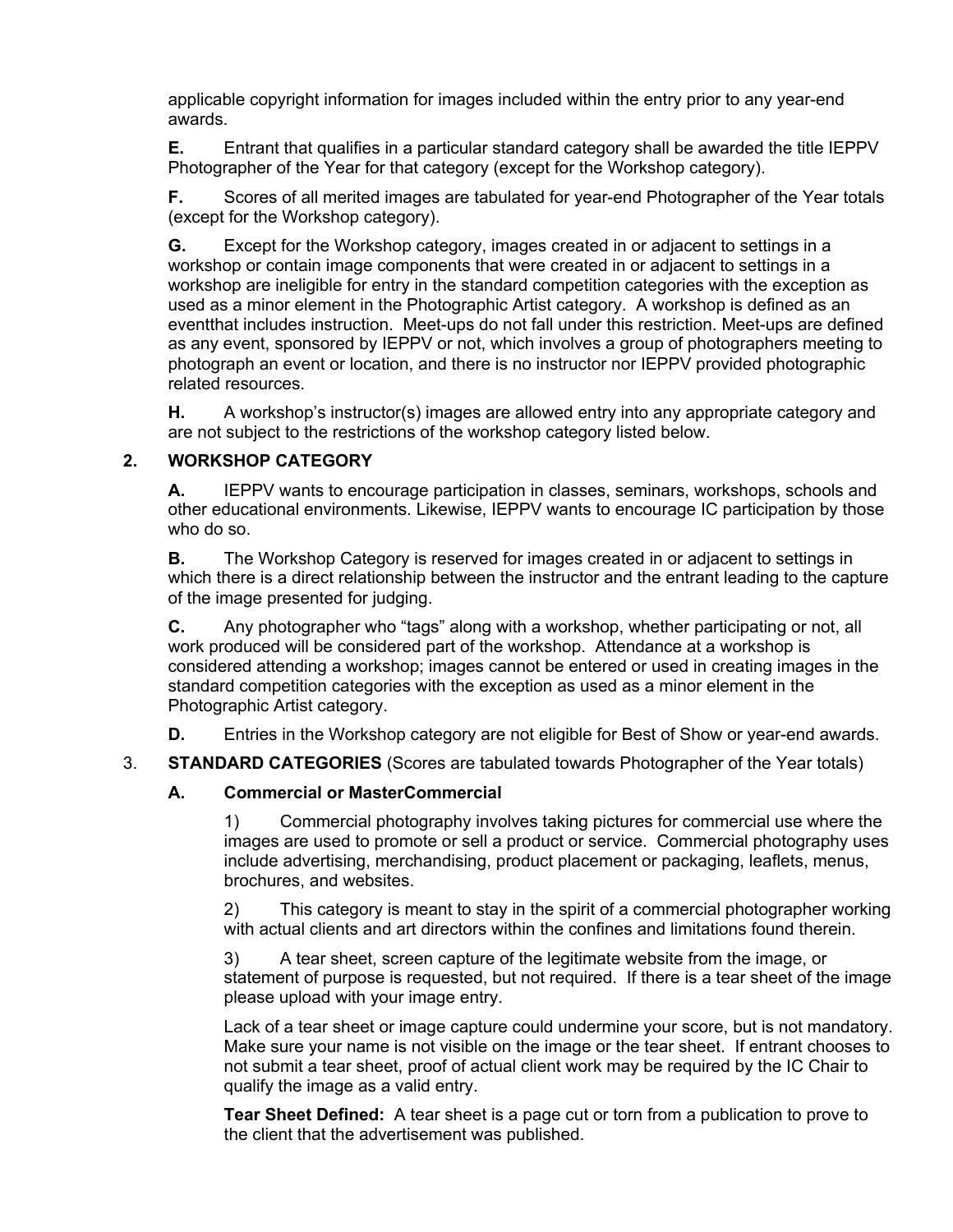# **B. Landscape or MasterLandscape**

- 1) Outdoor environment only.
- 2) Example Subjects:

a) Landscape: An image showing a land scene, which is the predominant feature of the image and the rest of the image being water and/or sky.

b) Waterscapes: An image of a body of water either salt or fresh, such as an ocean, sea, lake, or any deep, broad river. The water being the predominant feature of the image and the rest of the image being land and/or sky.

c) Cityscape: Any view of a city, especially large urban centers.

# **C. Nature or MasterNature**

1) Images where the flora and/or fauna in their natural habitat are the dominant subject. The following are NOT eligible nature subjects; domesticated animals, pets, mounted specimens, flower gardens, potted plants, floral arrangements, or any image in which humans and man-made objects appear, unless of archaeological significance, or the natural habitat of the species.

2) Example Subjects:

a) Fauna: All forms of animal life; mammals, birds, reptiles, fish, insects, spiders or any aspect of their life such as dens, nests, eggs, tracks, discarded antlers, spider's webs, etc.

b) Flora: All forms of plant life; the whole or any part of trees, shrubs, wild flowers, weeds, grasses, ferns, mosses, fungi, lichens, seeds, fruits, etc.

# **D. Photojournalism or MasterPhotojournalism**

1) An image that captures a moment in time and tells a story.

2) The photographer shall have no control of the situation, subjects, wardrobe, or surroundings captured in the photojournalism image.

3) Editing should maintain the integrity of the photographic images' content and context. Do not manipulate images or add or alter in any way that can mislead viewers or misrepresent subjects.

4) No images in part or in whole may be added or removed to/from the original capture. Only cropping that does not change the original context of the image is allowed.

5) Only color correction, dodge/burn, and conversion to black and white which does not change the original context of the image, will be accepted. The original captured file (RAW/JPG) may be requested.

# **E. Portrait or MasterPortrait**

1) An image capturing a person(s), pet or animal that is in an environment with the photographer having control of lighting, posing, situation, wardrobe, and/or setting.

The category shall include images both in and out of a studio environment where the photographer has control over the image capture and a reasonable amount of time to create the image.

- 3) Example Subjects:
	- a) Families.
	- b) Children.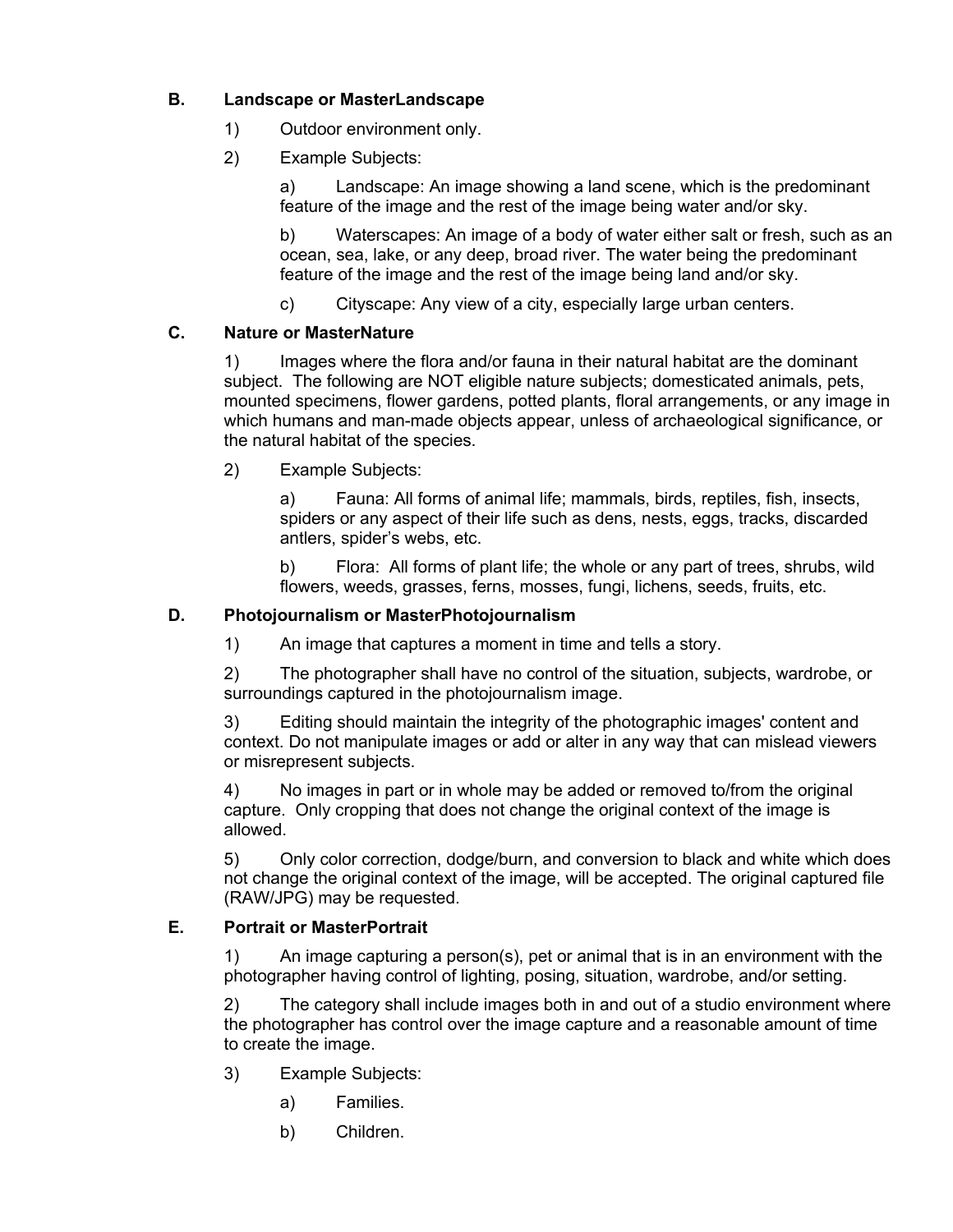- c) Pets.
- d) People and pets in the same image.
- e) Glamour/Boudoir/Fine Art Portraits.
- f) Sports/Team Portraits.

# **F. Wedding or MasterWedding**

1) This category is meant to stay in the spirit of a photographer working with actual clients in the confines of a wedding, Bar Mitzvah, Bat Mitzvah, or Quinceañera schedule while having limited control of the subjects and situations. All images will be photographed on the day(s) of the event.

# **G. PhotographicArtist or MasterPhotographicArtist**

1) Art that is of photographic origin, made with the help of computer software. This category includes composites, digital paintings, and special effects. Some minor elements of composite images may include stock imagery however, the main subject and major component parts must be original works by the entrant. Techniques in blending and digital manipulation must be applied and lead to the creation of a unique work of art.

# **H. Illustrative or MasterIllustrative** (Open)

1) Images representing an alternative type of creativity, photography, and/or not meeting the requirements of any other category.

2) Any entry that does not fit into another category can go here.

# **IV. AWARDS**

#### **1. Event Awards**

A. All entries attaining a final score from 80 and 100 will be given an Award of Merit Ribbon.

B. Best of Category Ribbons are awarded for the highest score (minimum of 80) within each division's categories. In the case of a tie a majority vote of the judges will decide the Best of Category.

C. A Best of Show Ribbon is awarded at each division to the entry selected by a majority vote of the judges from the Best of Category winners. The Workshop category is not eligible for Best of Show.

# 2. **Annual Awards**

#### A. Eligibility

1) To be considered for an award, one must be an IEPPV member in good standing. IEPPV Affiliate members do not qualify for end-of-year awards (only Best of Class or Best of Show awards). If competing for annual awards, IEPPV membership must be purchased prior to entering any competition in that year.

#### D. Individual Category Awards

1) In each division's individual category a minimum of four merits in that category are required to qualify for that category's photographer of the year award. In each individual category, an entrant's four highest scores of merited images in that category will be totaled to determine the award in each category. The Workshop categories are not eligible for annual awards.

a) The wording on the awards shall reflect the division of the award. For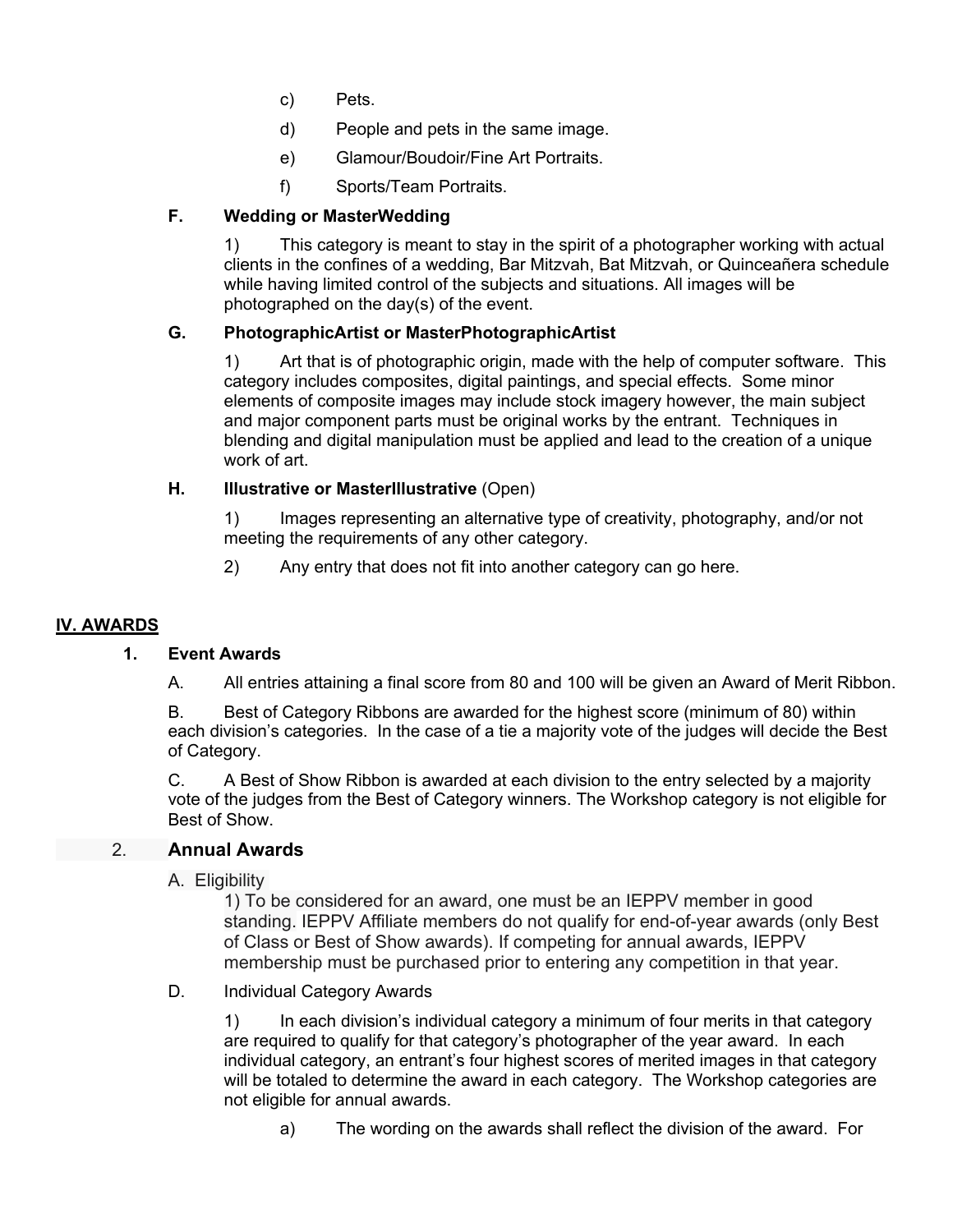example:

- (1) Regular division "IEPPV Portrait Photographer of the Year"
- (2) Master division "IEPPV Master Portrait Photographer of the Year"

b) In any category, in the event of a tie score and the tied entrants both have additional merit images in that category the next highest scored merited images from that category will be added to the previous total scores to determined the award winner. If additional tiebreakers are needed they will be in the following order.

c) The entrants' number of Best of Show winners for the category for the calendar year. If the score is still tied, the following tiebreaker will be in effect:

d) The entrants' number of Best of Category winders for the category for the calendar year. If the score is still tied, the IEPPV executive board may award both entrants the applicable award.

E. Photographer of the Year and New Photographer of the Year

1) To qualify for Photographer of the Year a minimum of nine merits are required with no less than two merits in three separate categories. Workshop category merit images will not be used in determining the Photographer of the Year.

2) Photographer of the Year title will be awarded to the photographer with the highest totaled sum from their nine highest scores out of a possible 20 entries during the current year. Six of the nine scores used will be the highest two scores available from three separate categories. The remaining three scores used will be the three highest unused from any category (except Workshop).

3) When appropriate, the New Photographer of the Year title will be awarded to a qualified member who has never entered an IEPPV Image Competition prior to the current year and achieves the highest total of their four highest merit scores out of a possible 20 entries. This award does not apply to the Master division. Workshop category merit images will not be using in determining the New Photographer of the Year.

4) Award tiebreakers for Photographer of the Year and New Photographer of the Year.

a) In the event of a tie score and the tied entrants both have additional merit images in any category the next highest scored merited images from any category will be added to the previous total scores to the determine the award winner. If the tie still exists, the same process will continue with the next highest scored merited image in any category until the tie is broken or only one entrant has an additional merit image. If only one entrant has an additional merit image in any category that entrant will be the applicable Photographer of the Year winner. If additional tiebreakers are needed they will be in the following order.

b) The entrants' number of Best of Show winners for any category for the calendar year. If the score is still tied, the following tiebreaker will be in effect:

c) The entrants' number of Best of Category winners for any category for the calendar year. If the score is still tied, the IEPPV executive board may award both entrants the applicable award.

F. People's Choice Award

1) All merited images (both divisions) from the current year submitted and previewed at the annual awards banquet will qualify for the People's Choice Award.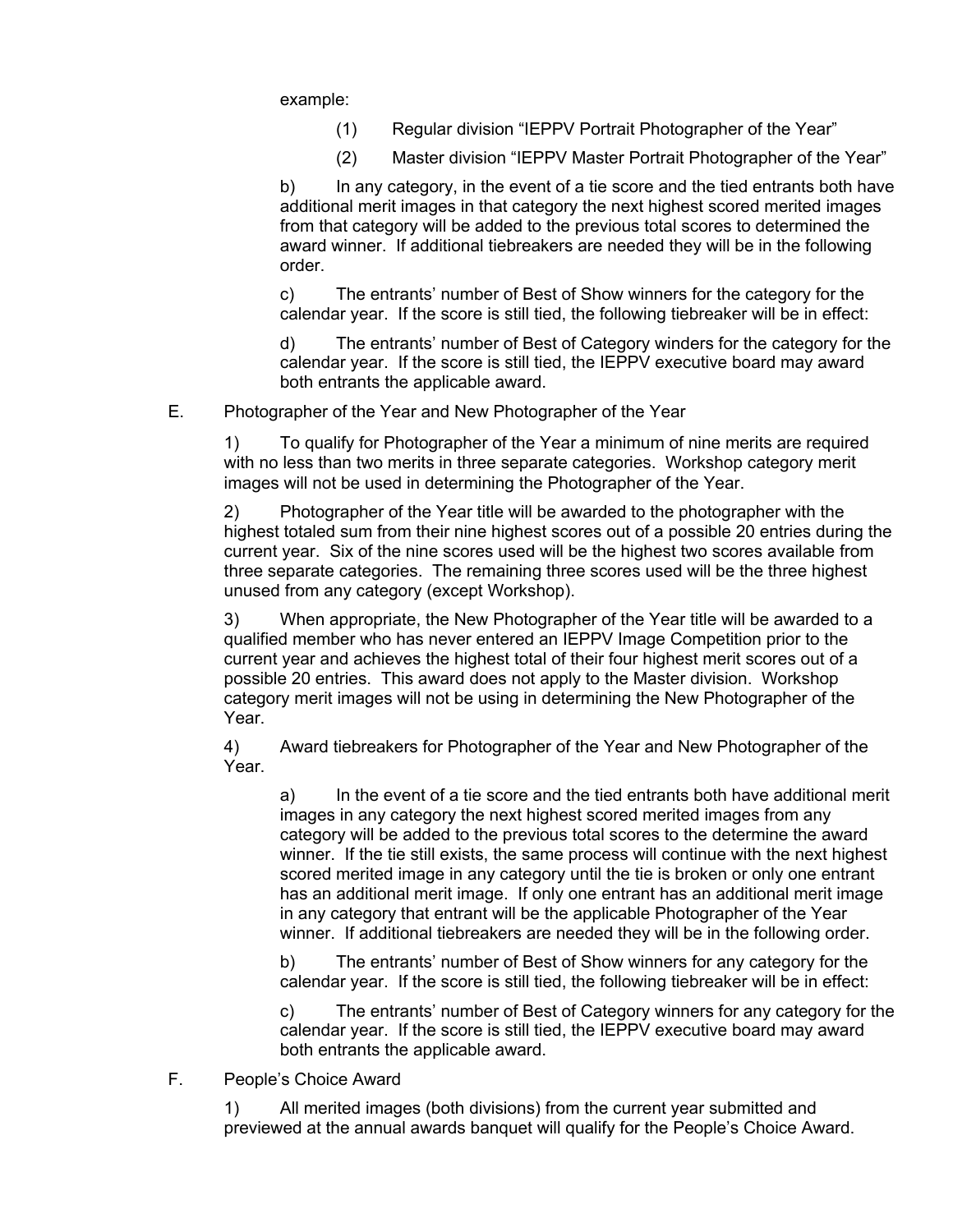Each entrant is permitted a maximum of two entries. All attendees at the annual awards banquet, whether a member of IEPPV or not, will have one ballot for the People's Choice Award. Each ballot will require the attendee to vote for one image. The image with the highest number of votes is the winner.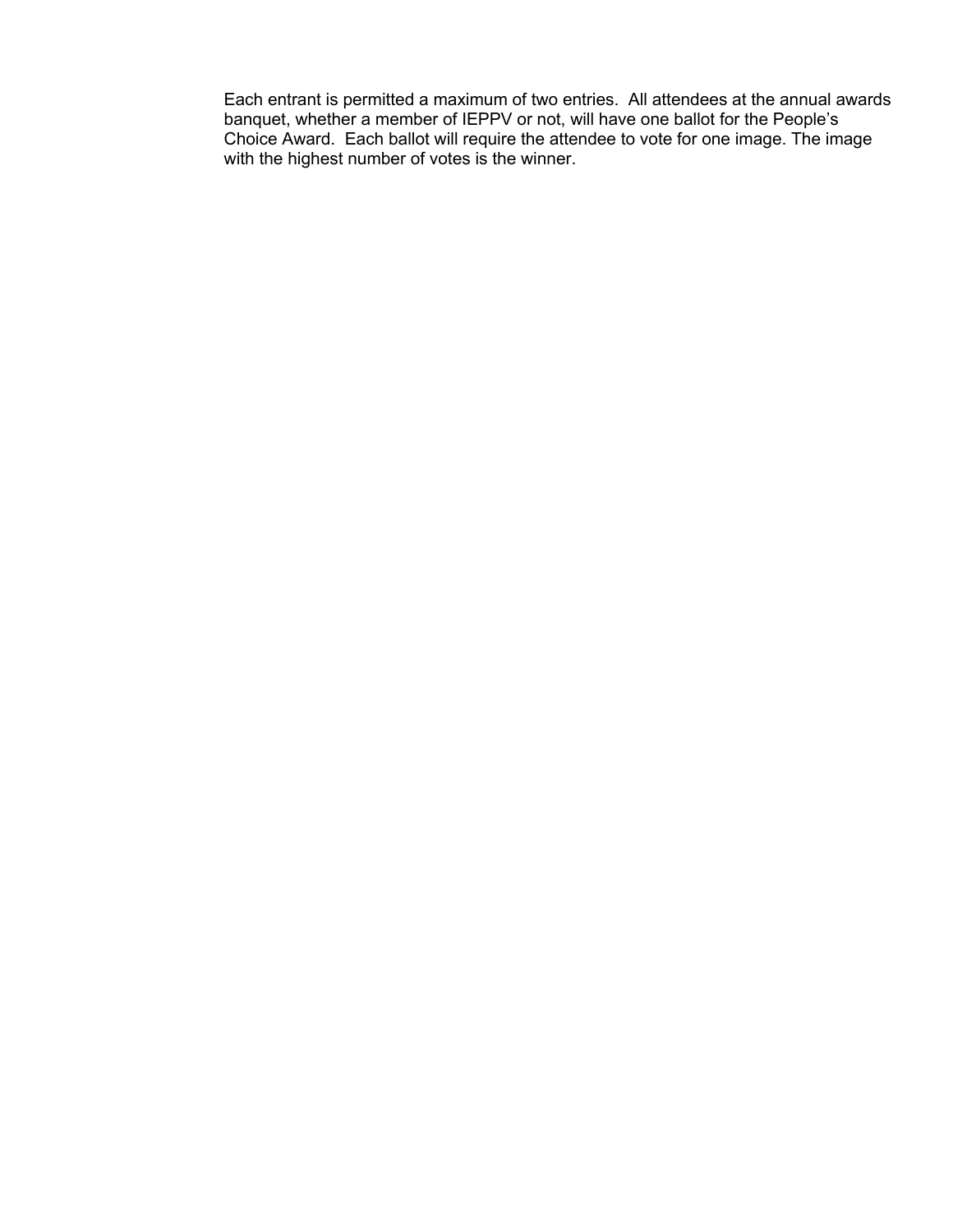# **Exhibit A**

#### **12 Elements of a Merit Image**

The Professional Photographers of America Photographic Exhibitions Committee (PEC) uses the 12 elements below as the "gold standard" to define a merit image. PEC trains judges to be mindful of these elements when judging images to the PPA merit level and to be placed in the International Print Exhibit at Imaging USA, the annual convention. The use of these 12 elements connects the modern practice of photography and its photographers to the historical practice of photography begun nearly two centuries ago.

Twelve elements have been defined as necessary for the success of an art piece or image. Any image, art piece, or photograph will reveal some measure of all twelve elements, while a visually superior example will reveal obvious consideration of each one.

The twelve elements listed below are in accordance to their importance.

- 1. Impact is the sense one gets upon viewing an image for the first time. Compelling images evoke laughter, sadness, anger, pride, wonder or another intense emotion. There can be impact in any of these twelve elements.
- 2. Technical excellence is the quality of the image itself as it is presented for viewing. Retouching, manipulation, sharpness, exposure, printing, mounting, and correct color are some items that speak to the qualities of the physical print/image.
- 3. Creativity is the original, fresh, and external expression of the imagination of the maker by using the medium to convey an idea, message or thought.
- 4. Style is defined in a number of ways as it applies to a creative image. It might be defined by a specific genre or simply be recognizable as the characteristics of how a specific artist applies light to a subject. It can impact an image in a positive manner when the subject matter and the style are appropriate for each other, or it can have a negative effect when they are at odds.
- 5. Composition is important to the design of an image, bringing all of the visual elements together in concert to express the purpose of the image. Proper composition holds the viewer in the image and prompts the viewer to look where the creator intends. Effective composition can be pleasing or disturbing, depending on the intent of the image-maker.
- 6. Presentation affects an image by giving it a finished look. The mats and borders used, either physical or digital, should support and enhance the image, not distract from it.
- 7. Color Balance supplies harmony to an image. An image, in which the tones work together, effectively supporting the image, can enhance its emotional appeal. Color balance is not always harmonious and can be used to evoke diverse feelings for effect.
- 8. Center of Interest is the point or points on the image where the maker wants the viewer to stop as they view the image. There can be primary and secondary centers of interest. Occasionally there will be no specific center of interest, when the entire scene collectively serves as the center of interest.
- 9. Lighting—the use and control of light—refers to how dimension, shape and roundness are defined in an image. Whether the light applied to an image is manmade or natural, proper use of it should enhance an image.
- 10. Subject Matter should always be appropriate to the story being told in an image.
- 11. Technique is the approach used to create the image. Printing, lighting, posing, captures, presentation media, and more are part of the technique applied to an image.
- 12. Story Telling refers to the image's ability to evoke imagination. One beautiful thing about art is that each viewer might collect his own message or read her own story in an image.